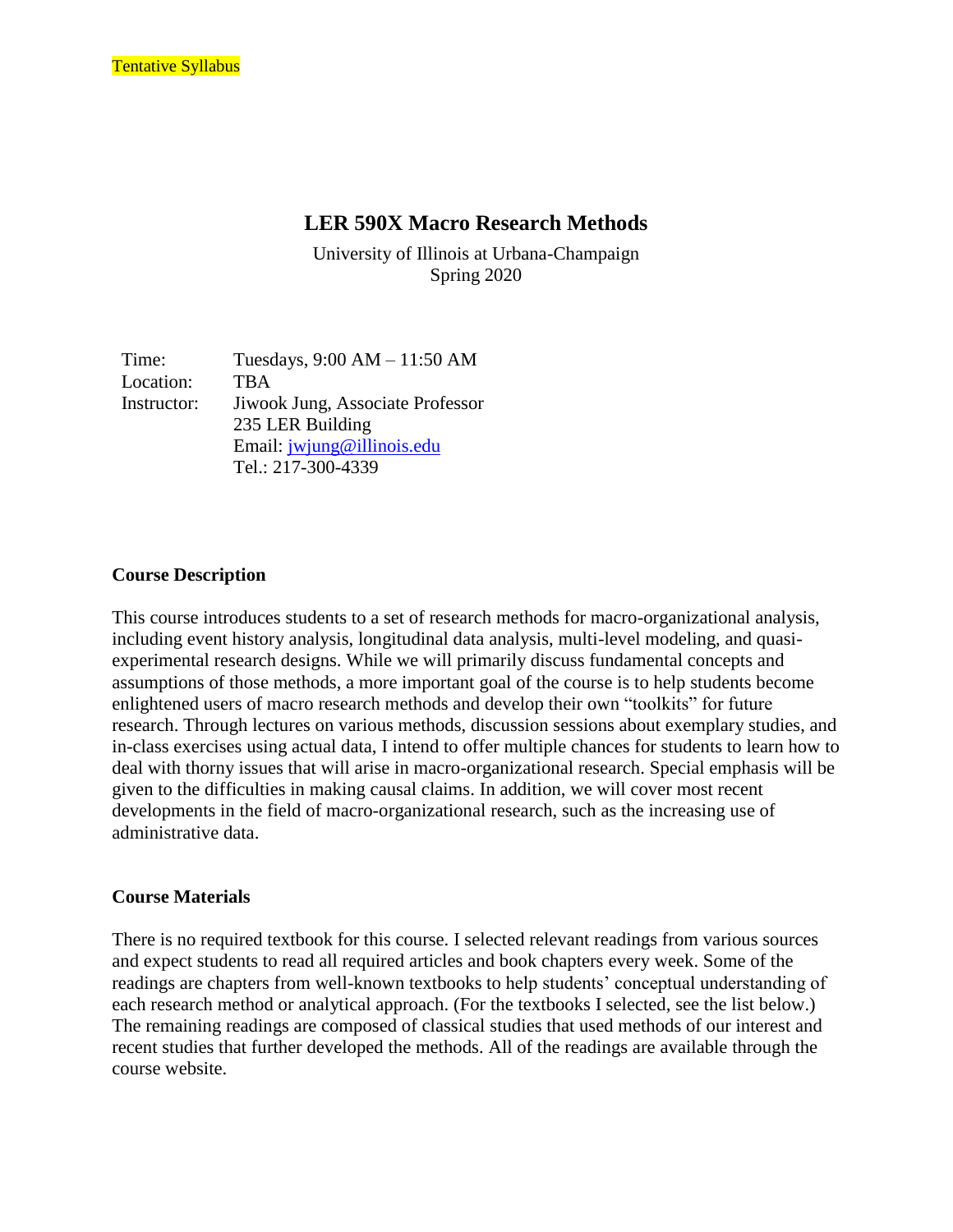#### A list of textbooks used for this course:

Allison, Paul D. 2005. *Fixed Effects Regression Methods for Longitudinal Data Using SAS*. Cary, NC: SAS Press.

Angrist, Joshua D., and Jorn-Steffen Pischke. 2009. *Mostly Harmless Econometrics: An Empiricist's Companion*. Princeton, NJ: Princeton University Press.

Gelman, Andrew, and Jennifer Hill. 2007. *Data Analysis Using Regression and Multilevel/Hierarchical Models*. New York: Cambridge University Press.

Singer, Judith D., and John B. Willett. 2003. *Applied Longitudinal Data Analysis: Modeling Change and Event Occurrence*. New York: Oxford University Press.

Wooldridge, Jeffrey M. 2015. *Introductory Econometrics: A Modern Approach.* Boston, MA: Cengage Learning.

## **Course Requirements**

## *One-page memo*

Every week, students are required to submit a one-page, single-spaced, memo about research papers (hence excluding chapters from statistical textbooks) assigned for the week's class. Important: Do not include a summary of each paper. Instead, the memo should focus on methodological issues students noticed from the papers. In the memo, I expect to see a clear statement of key research questions of each paper and a thoughtful discussion of whether the authors adopted proper analytical approaches. Constructive criticisms will be highly regarded.

## *Replication Workshops*

I plan to organize four replication workshops throughout the semester. The purpose of these workshops is to help students get a direct exposure to actual data and the process of data management and analysis. For each workshop, I will bring a published paper for replication and provide the data used in the paper. Students have a week to replicate the analysis illustrated in the paper. Rather than merely replicating the published results, I encourage students to identify data and methodological issues embedded in the paper. Even better if provide constructive solutions. Through these efforts, students can learn the most current norms and standards required for publishable papers. Students are required a two-page report that describes how they did the replication and what they found, with STATA commands and outputs in the appendix. During the workshop, students will make a short presentation about their replication results.

## *Final Paper*

For a final paper, students are welcome to work on any topic of their interest, but they are required to use one or more of the methodological tools they learned from this course. Ideally,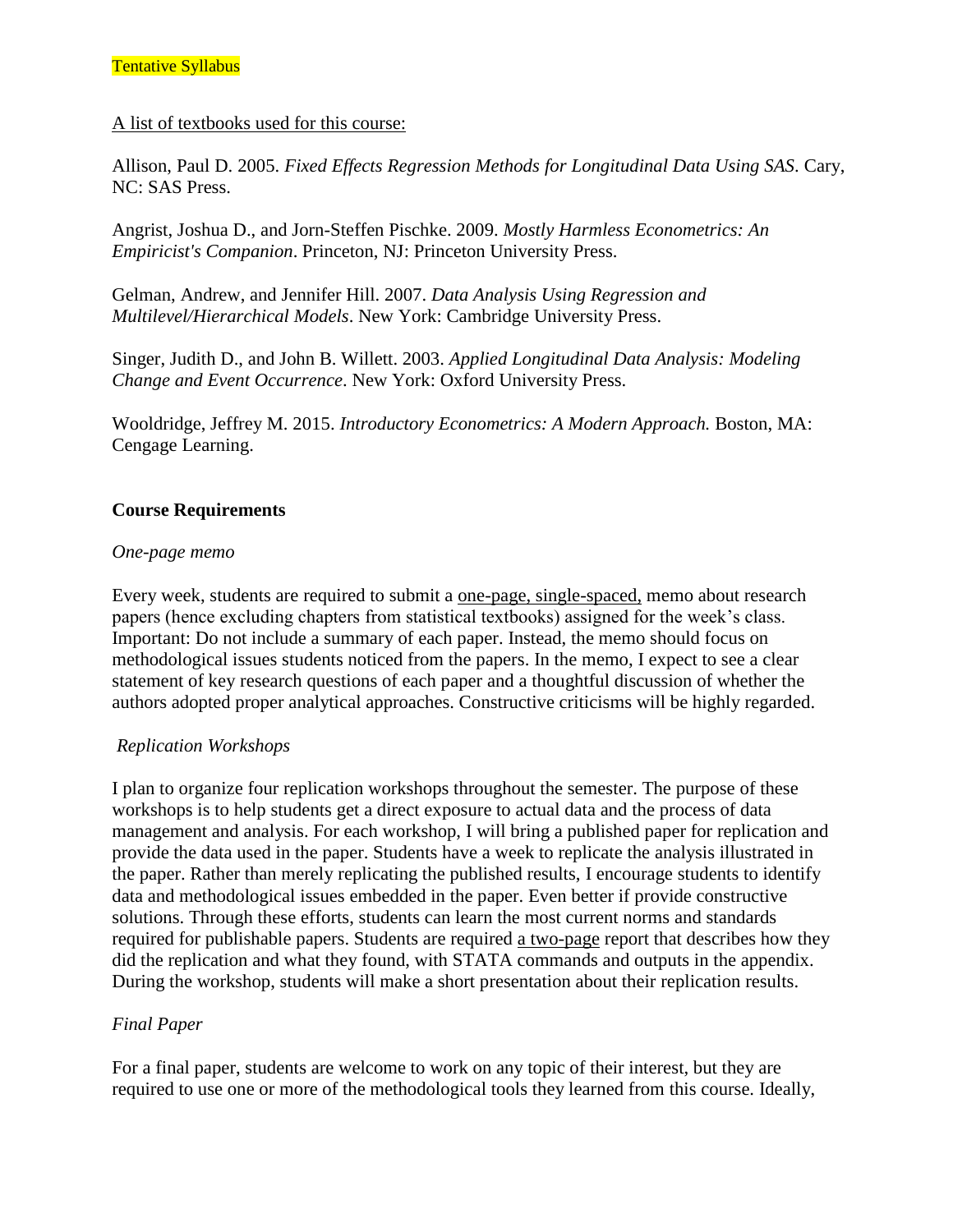students come up with their own research question and test them analyzing their own data. Or, students may use the data offered for replication workshops and develop one of the results into a paper topic with further analysis. The outcome does not have to be a fully developed paper. But there must be a theoretically meaningful research question, which have potential to be developed into a full research article. More importantly, students should identify relevant data and statistical tools for their chosen research question. Student presentations are scheduled on April 28 (Week 15). The paper is due on May 5.

## **Course Schedule**

## **Week 1 (January 21): Course Introduction and Planning**

- Course planning
- Review of linear and logistic regression
- In-class exercise: basic Stata commands
- Limitations of cross-sectional analysis in macro-organizational research

## **Week 2 (January 28): Regression Analysis Using Panel Data**

- Panel data versus cross-sectional data
- Lag structures
- Robust standard errors
- Fixed-effects and random-effects
- Causal inference

## Readings:

Angrist and Pischke, pp. 221-7 and 243-6.

Allison, Chapters 1 and 2

Western, Bruce. 2002. "The Impact of Incarceration on Wage Mobility and Inequality." *American Sociological Review* 67(4):526-46.

Kalev, Alexandra, Erin Kelly, and Frank Dobbin. 2006. "Best Practices or Best Guesses? Assessing the Efficacy of Corporate Affirmative Action and Diversity Policies." *American Sociological Review* 71(4):589-617.

## **Week 3 (February 4): Replication Workshop I**

- Replication of Jung (2016)

Readings: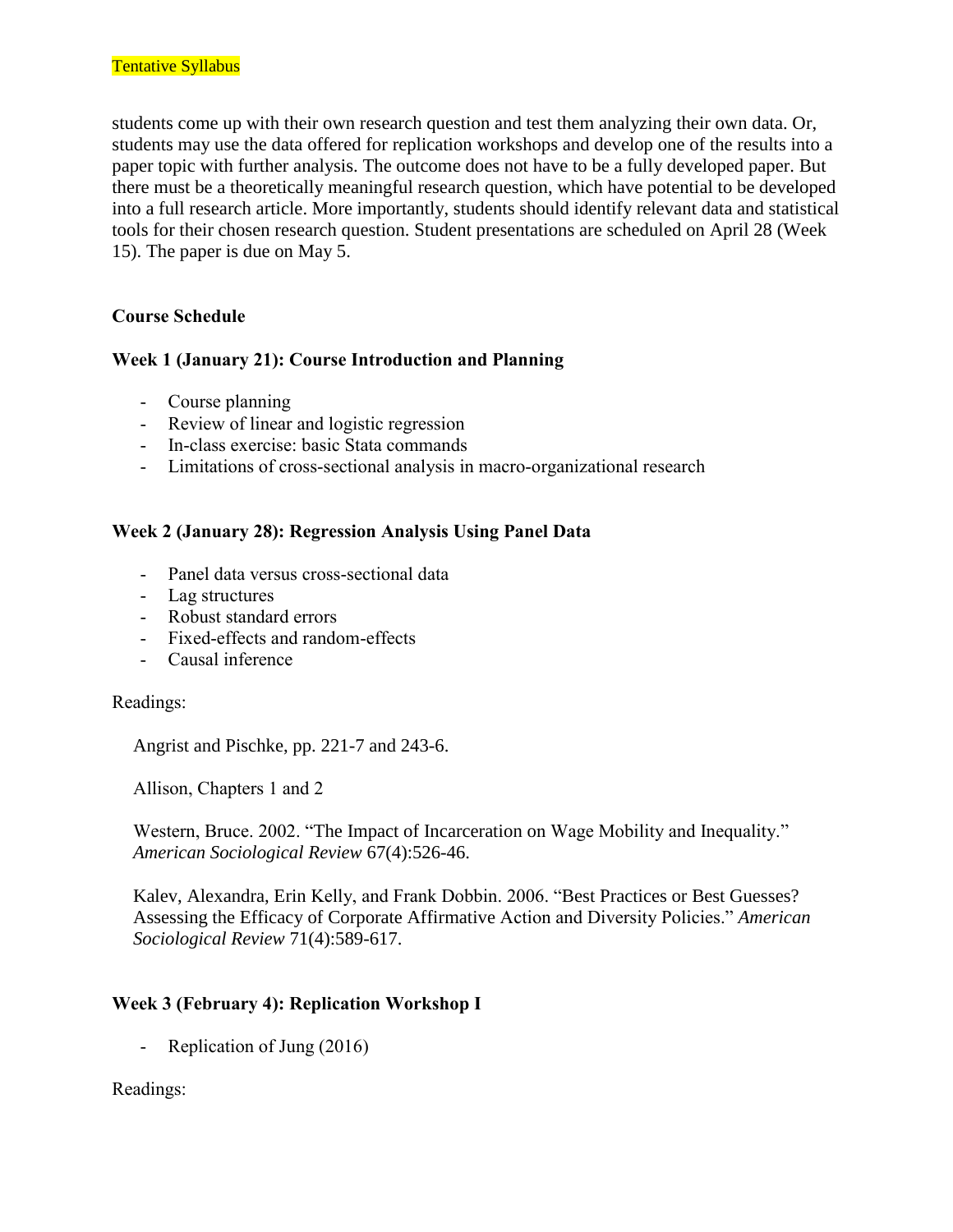Goldstein, Adam. 2012. "Revenge of the Managers: Labor Cost-Cutting and the Paradoxical Resurgence of Managerialism in the Shareholder Value Era, 1984 to 2001." *American Sociological Review* 77(2):268-94.

Cobb, J. Adam. 2015. "Risky Business: The Decline of Defined Benefit Pensions and Firms' Shifting of Risk." *Organization Science* 26(5):1332-50.

Jung, Jiwook. 2016. "Through the Contested Terrain: Implementation of Downsizing Announcements by Large U.S. Firms, 1984 to 2005." *American Sociological Review* 81(2):347-73.

## **Week 4 (February 11): Event History Analysis I**

- Basic concepts (e.g., hazard rates)
- Data structure
- Discrete-time analysis

#### Readings:

Singer and Willett, Chapters 9 (optional), 10, and 11

Sutton, John R., Frank Dobbin, John W. Meyer, and W. Richard Scott. 1994. "The Legalization of the Workplace." *American Journal of Sociology* 99(4):944-71.

Haveman, Heather A. 1993. "Follow the Leader: Mimetic Isomorphism and Entry into New Markets." *Administrative Science Quarterly* 38(4):593-627.

#### **Week 5 (February 18): Event History Analysis II**

- Competing risks
- Handling of repeated events
- Cox Regression
- Recent examples

#### Readings:

Singer and Willett, Chapters 12, 13 (optional), and 14

Ocasio, William. 1999. "Institutionalized Action and Corporate Governance: The Reliance on Rules of CEO Succession." *Administrative Science Quarterly* 44(2):384-416.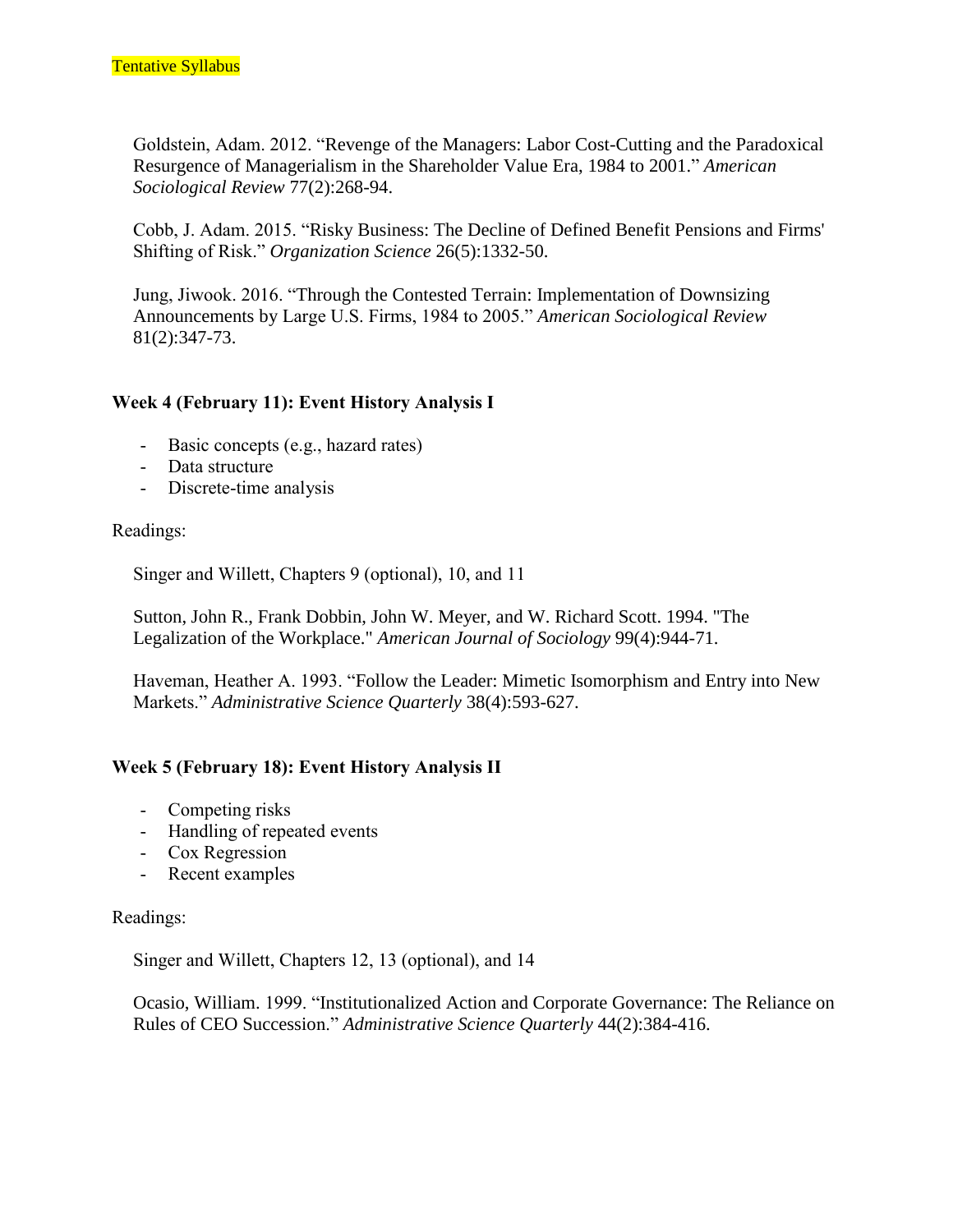Ahmadjian, Christina L., and Patricia Robinson. 2001. "Safety in Numbers: Downsizing and the Deinstitutionalization of Permanent Employment in Japan." *Administrative Science Quarterly* 46(4):622-54.

## **Week 6 (February 25): Replication Workshop II**

- Replication of Jung (2014)

#### Readings:

Ocasio, William. 1994. "Political Dynamics and the Circulation of Power: CEO Succession in U.S. Industrial Corporations, 1960-1990." *Administrative Science Quarterly* 39(2):285-312.

Jung, Jiwook. 2014. "Political Contestation at the Top: Politics of Outsider Succession at U.S. Corporations." *Organization Studies* 35(5):727-64.

Shin, Shoonchul. 2019. "The Corporate Restructuring Imperative: Performance, Strategy, and CEO Dismissal in the Shareholder Value Era." *Social Forces* 98(2).

## **Week 7 (March 3): Multi-Level Analysis**

- Basic concepts
- Growth Curve
- Random intercepts and coefficients

Readings:

Gelman & Hill, Chapters 11 (optional), 12, and 13

Brady, David, Regina S. Baker, and Ryan Finnigan. 2013. "When Unionization Disappears: State-Level Unionization and Working Poverty in the United States." *American Sociological Review* 78(5):872-96.

Mandel, Hadas, and Moshe Semyonov. 2005. "Family Policies, Wage Structures, and Gender Gaps: Sources of Earnings Inequality in 20 Countries." *American Sociological Review* 70(6):949-67.

#### **Week 8 (March 10): Multi-Level Analysis and Linked Employee-Employer Data (LEED)**

- Why administrative data?
- Strengths and weaknesses of administrative data

Readings: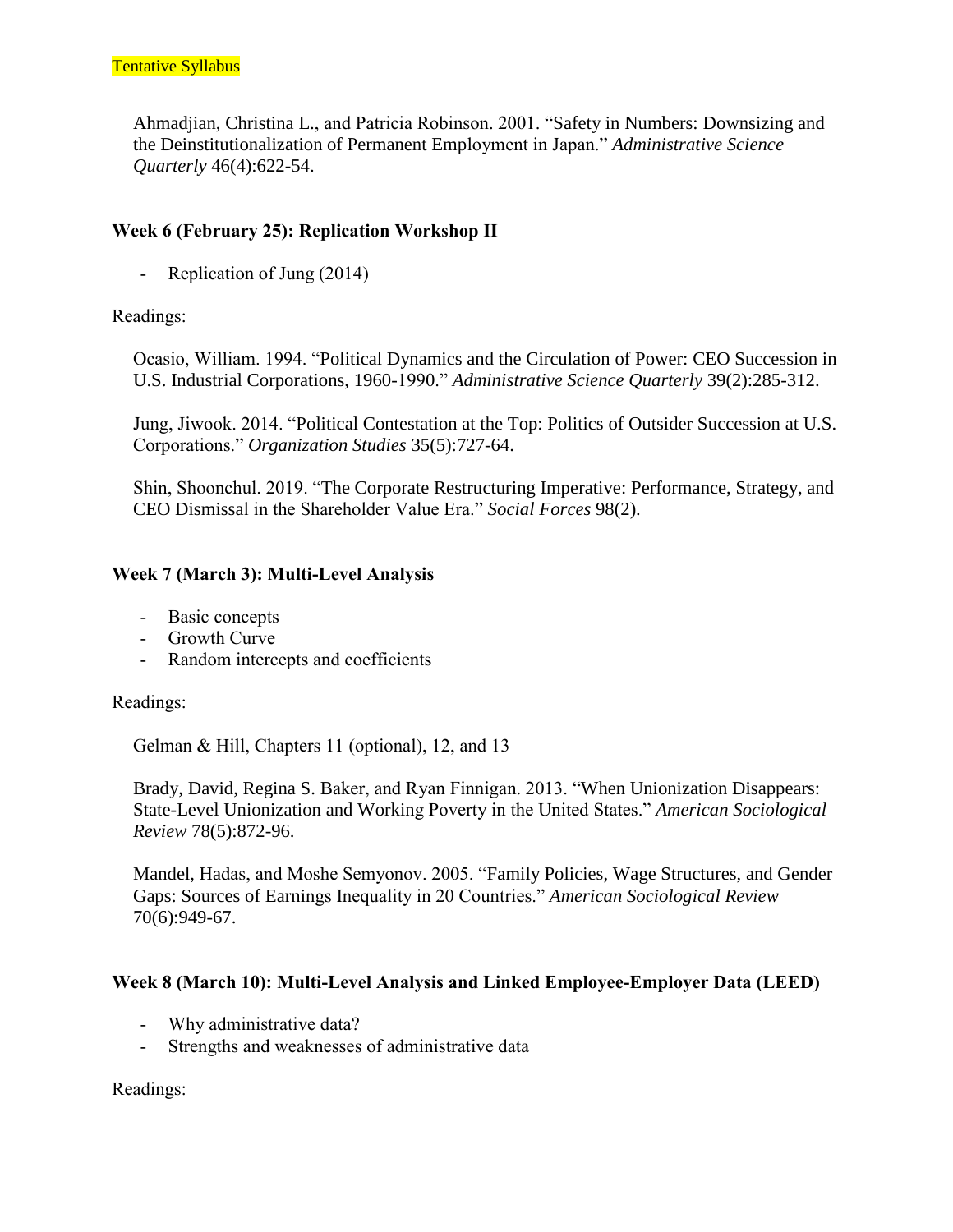Petersen, Trond, and Andrew M. Penner. 2014. "From Motherhood Penalties to Husband Premia: The New Challenge for Gender Equality and Family Policy, Lessons from Norway." *American Journal of Sociology* 119(5):1434-72.

Tomaskovic-Devey, Donald, Martin Höllsten, and Dustin Avent-Holt. 2015. "Where Do Immigrants Fare Worse? Modeling Workplace Wage Gap Variation with Longitudinal Employer-Employee Data." *American Journal of Sociology* 120(4):1095-143.

Song, Jae, David J Price, Fatih Guvenen, Nicholas Bloom, and Till von Wachter. 2018. "Firming up Inequality." *Quarterly Journal of Economics* 134(1):1-50.

Tomaskovic-Devey, Don et al. Within/Between-Firm Paper. Unpublished manuscript.

### **Week 9 (March 17): Spring Break, No Class**

### **Week 10 (March 24): Replication Workshop II**

- Replication of Jung et al.

#### Readings:

Cohen, Lisa E., Joseph P. Broschak, and Heather A. Haveman. 1998. "And Then There Were More? The Effect of Organizational Sex Composition on the Hiring and Promotion of Managers." *American Sociological Review* 63(5):711-27.

Huffman, Matt L., Philip N. Cohen, and Jessica Pearlman. 2010. "Engendering Change: Organizational Dynamics and Workplace Gender Desegregation, 1975-2005." *Administrative Science Quarterly* 55(2):255-77.

Jung, Jiwook, Eunmi Mun, and Zoltán Lippényi. Unpublished manuscript.

#### **Week 11 (March 31): Counterfactual Framework and Matching**

- Counterfactual framework
- Propensity score matching

#### Readings

Morgan and Winship, Chapters 1 (optional), 2, and 4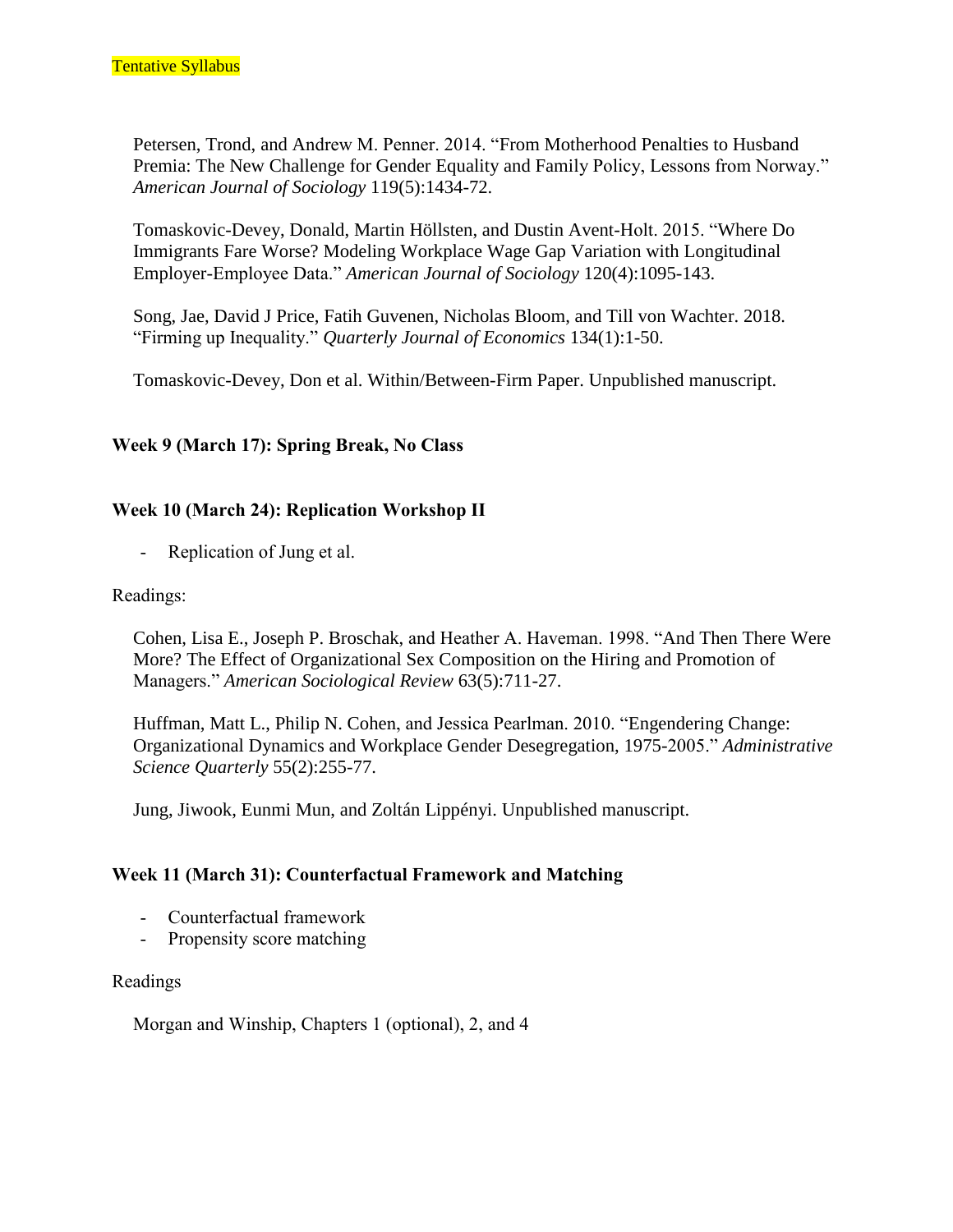Jung, Jiwook, and Taekjin Shin. 2019. "Learning Not to Diversify: The Transformation of Graduate Business Education and the Decline of Diversifying Acquisitions." *Administrative Science Quarterly* 64(2):337-69.

Corritore Matthew, Amir Goldberg, and Sameer B. Srivastava. Forthcoming, "Duality in Diversity: How Intrapersonal and Interpersonal Cultural Heterogeneity Related to Firm Performance." *Administrative Science Quarterly*.

### **Week 12 (April 7): Instrumental Variables**

- Basic assumptions and concepts
- Tests for valid instruments
- Examples

Readings:

Angrist and Pischke, pp. 113-47.

Bascle, Guilhem. 2008. "Controlling for Endogeneity with Instrumental Variables in Strategic Management Research." *Strategic Organization* 6(3):285-327.

Mun, Eunmi, and Jiwook Jung. 2018. "Change above the Glass Ceiling: Corporate Social Responsibility and Gender Diversity in Japanese Firms." *Administrative Science Quarterly* 63(2):409-40.

## **Week 13 (April 14): Difference in Differences**

- Basic assumptions and concepts
- Capturing the effect of policy changes using D-in-D

#### Readings:

Angrist and Pischke, pp. 227-43.

Card, David, and Alan B. Krueger. 1994. "Minimum Wages and Employment: A Case Study of the Fast-Food Industry in New Jersey and Pennsylvania." *The American Economic Review* 84(4):772-93.

Gangl, Markus. 2006. "Scar Effects of Unemployment: An Assessment of Institutional Complementarities." *American Sociological Review* 71(6):986-1013.

Srivastava, Sameer B. 2015. "Network Intervention: Assessing the Effects of Formal Mentoring on Workplace Networks." *Social Forces* 94(1):427-52.